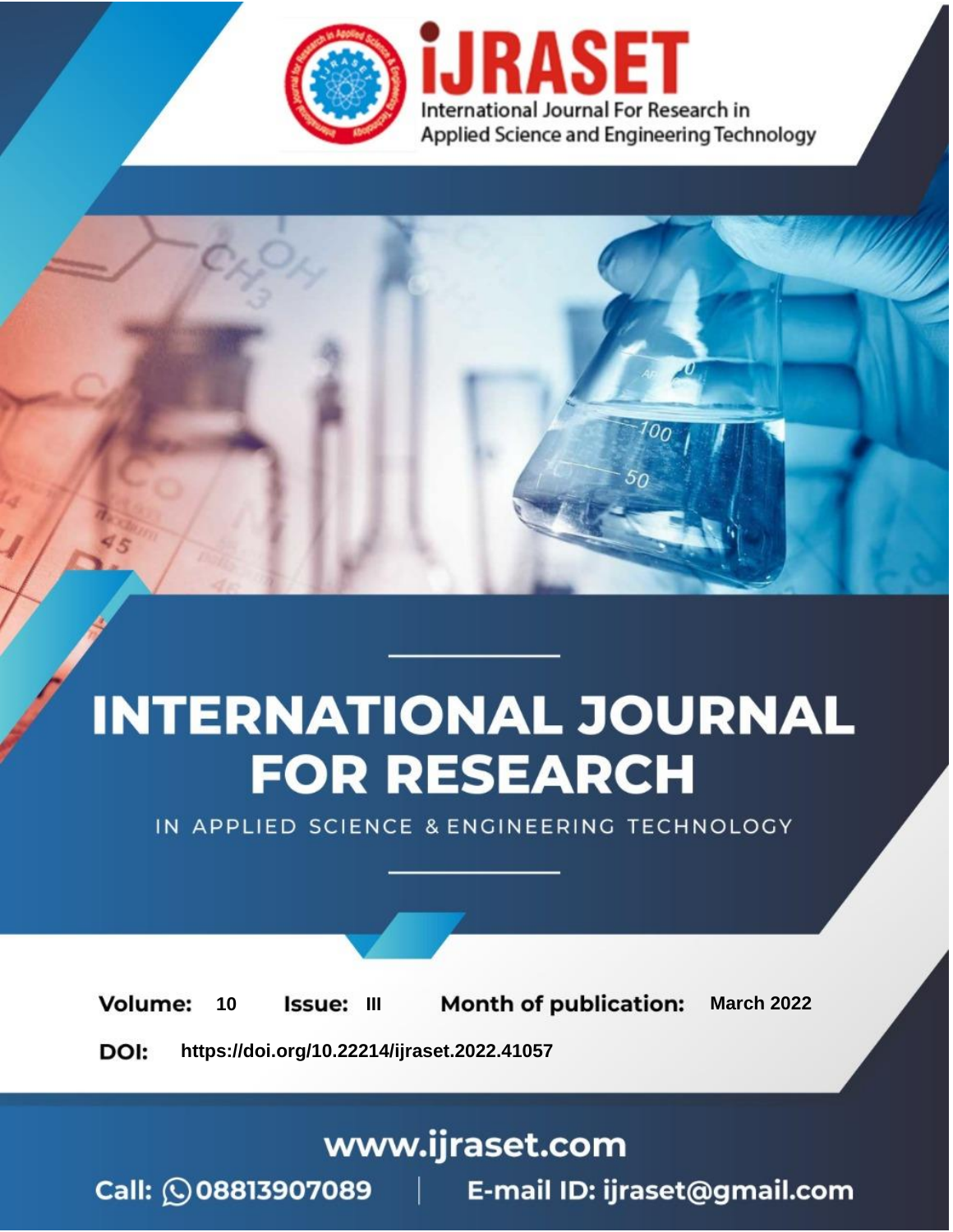

### **Implementation of Cloud Computing Technology for M-Ticket Booking**

Rabba Gundu Devender Goude<sup>1</sup>, Dr. Bhuvana J<sup>2</sup>

*1 Student, <sup>2</sup>Associate Professor, School of CS & IT, Jain (Deemed-to-be-University), Bangalore, India,*

*Abstract: The current railway or bus ticket booking system is human dependent and tedious with regards to the ticket booking process.* 

*The core objective of our project is to develop the web-application which will serve as a medium for students/employees/anyone to book the tickets to travel through trains or bus. The principle motive force of this web-application is to ease the process of ticket booking by avoiding the hectic and boisterous process to stand in a queue and book the ticket for the short distance for travelling in the trains. Several applications are available in the market which gives information about the travelling destinations*  and their fares. However, none of these applications incorporate the ticket booking process coordinated for both train and bus. *Our application contrasts from such a lot of existing applications as it would book the ticket as well as save the ticket in the cloud database for both train and bus. This website is for railway and bus ticket booking and one can easily validate those booked tickets using mobile.*

*Ticket can be bought with the help of smart phone, laptop using the web-application where your railway tickets can be carried in your phone. The ticketing information of the user is securely stored in the cloud database. Additionally, the ticket checker is given the checker application which is utilized for the approval of the ticket appeared by the user. This framework gives the ticket checker web-application to look for the user's ticket with the ticket number or other appropriate information in the cloud database for checking purposes. Consider that the user's display is being damaged and not able to show the ticket due to other reasons like battery failure we have another safeguard alternative to check the ticket by searching in the ticket database with the ticket number or user's other relevant information for validation purpose.*

*Keywords: Ticket Booking, Railway, Mobile, Cloud Database, Ticket Checker.*

#### **I. INTRODUCTION**

There has been no advancement in Indian public transport system particularly railways and bus, still follows the regular old pattern of ticket booking and checking. With the growing population, the number of travellers ready to travel day by day is expanding abruptly and now the circumstances are deteriorating that individuals don't bother whether they have a ticket or not, they knowingly or sometimes because of some issue they are entered in the train or bus without a ticket. Indian public transport system and IT are loosely bounded. Presently the use of Information Technology is only limited to online checking of schedules and fares of public transport. The main motive of this web-application is to ease the process of ticket booking by avoiding the hectic process to stand in long queues and book the ticket for the short distance travelling in the trains and bus. Users can purchase the ticket over the Internet, 24 hours a day throughout the year, this solves the issue of bus ticket being misplaced or stolen in a real-life scenario. The application may get overloaded due to a huge number of users visiting at once. Thus to solve the issue this system is built up using cloud infrastructure for improved performance.

#### **II. CLOUD COMPUTING**

Cloud Computing is a form of distributed computing which has been evolving recently. Typically, the cloud symbol is used to represent the Internet. Cloud computing is now widely used to describe the delivery of software, infrastructure and storage services over the internet.

Cloud computing provides tools and technologies for various parallel applications with far more affordable prices compared to traditional parallel computing techniques.

The main purpose of cloud computing is to profit from all of these technologies without the necessity for deep knowledge or expertise with each of them. At present, whether large or small, all companies depend on public cloud platforms to host and implement applications because they supply flexibility, mobility, scalability, sustainability and it is cost-effective.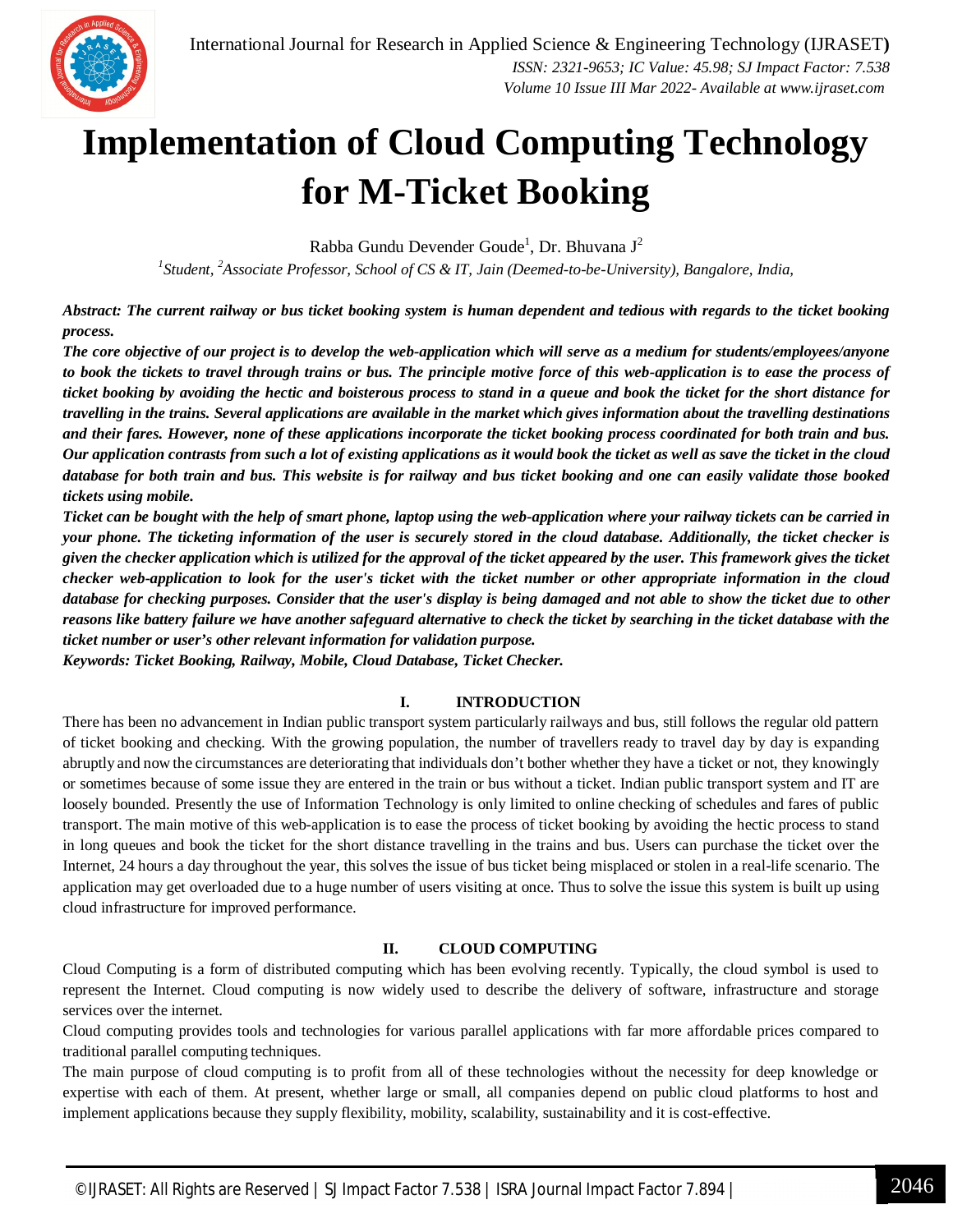

#### *A. Software as a Service (SaaS)*

Software as a Service (SaaS) is a software distribution model in which applications are hosted by a third- party provider and made available to users over the Internet. The SaaS model enables your business to quickly access cloud-based web applications without committing to install a new infrastructure. Applications run on the vendor cloud, which they can control and maintain. On-site hardware is not required for this model, which keeps associated costs low. This reduces the expense of equipment procurement, delivery and servicing, as well as software licensing, deployment and service. Small businesses may find this cloud platform particularlyattractive.

#### *B. Infrastructure as a Service (IaaS)*

Infrastructure as a service (IaaS) is a type of cloud computing that delivers basic computing, networking, and storage services to customers on-demand, over the Internet. IaaS allows end-users to scale up and reduce resources on an as-needed basis. Infrastructure as a Service (IaaS) is often referred to as Hardware as a Service (HaaS).

IaaS [3] was born out of a wider shift from conventional data centres to virtualized and cloud-based infrastructure.

The on-demand service model makes it easy for the user to transfer workloads from one cloud instance to another, ensuring that resources are still available when you need them. IaaS providers offer services on a pay-as-you- use basis. Users are expected to pay for what they have been using.

#### *C. Platform as a Service (PaaS)*

Platform as a Service (PaaS) is a full cloud-based development and delivery environment with tools that allow you to deliver anything from simple cloud-based apps to sophisticated cloud-enabled enterprise applications. User can buy the services from a cloud service provider on a pay-as-you-use basis and access them through the Internet. PaaS vendors sell a spread of tools that are mainly required for software development, including a source code editor, a debugger, a compiler, and other critical tools. Such methods can be provided together as a platform. PaaS offers all the skills you need to support a full lifecycle of web applications that are designing, reviewing, deploying, managing and upgrading within the same integrated environment

#### **III. LITERATURE SURVEY**

A Study by Mohezar et. al. identified trends in e-tickets among urban communities, especially in Kuala Lumpur. This research explores the trends and patterns of use of e-tickets. The study also focused on consumer perspectives for e-tickets in terms of their usability, reliability, protection, convenience and performance.

The research also explores the effect of demographic variables on e-ticket acceptance of e-tickets. A survey was conducted amongst Internet users in Kuala Lumpur. Questionnaires were randomly distributed to 5,000 individuals. Kuala Lumpur was selected to have the largest number of Internet users.

The study found that e-tickets are not a new trend, as an almost good number of respondents have been purchasing online tickets for the past two years and the purchase of rail and bus tickets seems to have dominated online ticketing services. It was also found that comfort and ease of use were among the factors that inspired respondents to buy tickets online.

The study also found that online ticket purchasers are young, qualified and with a higher income bracket, Sahney et al. found that the modus operandi of the online ticket booking system needs particular attention to factors such as the functionality of online search information, website design, and the capacity of all time network availability for online booking. We propose that the flexibility of the Internet should be combined with the convenience of a simplified decision making and collaborative booking from traditional travel agents.

The expertise of travel agents should help online customers to find the best travel option under given constraints and provide efficient support for impulsive decision.

#### **IV. PROBLEM STATEMENT**

The need to build this website was the technological development of almost everything around us. The user needs all the tasks to be accomplished in an effective and relaxed manner. In such a time, there was a desperate need to construct a website for the convenience of the user. Also, this website will aim to solve the tiresome task of managing the crowd easy, without confusion, during ticket booking times. Cloud Technology will help to add flexibility and scalability.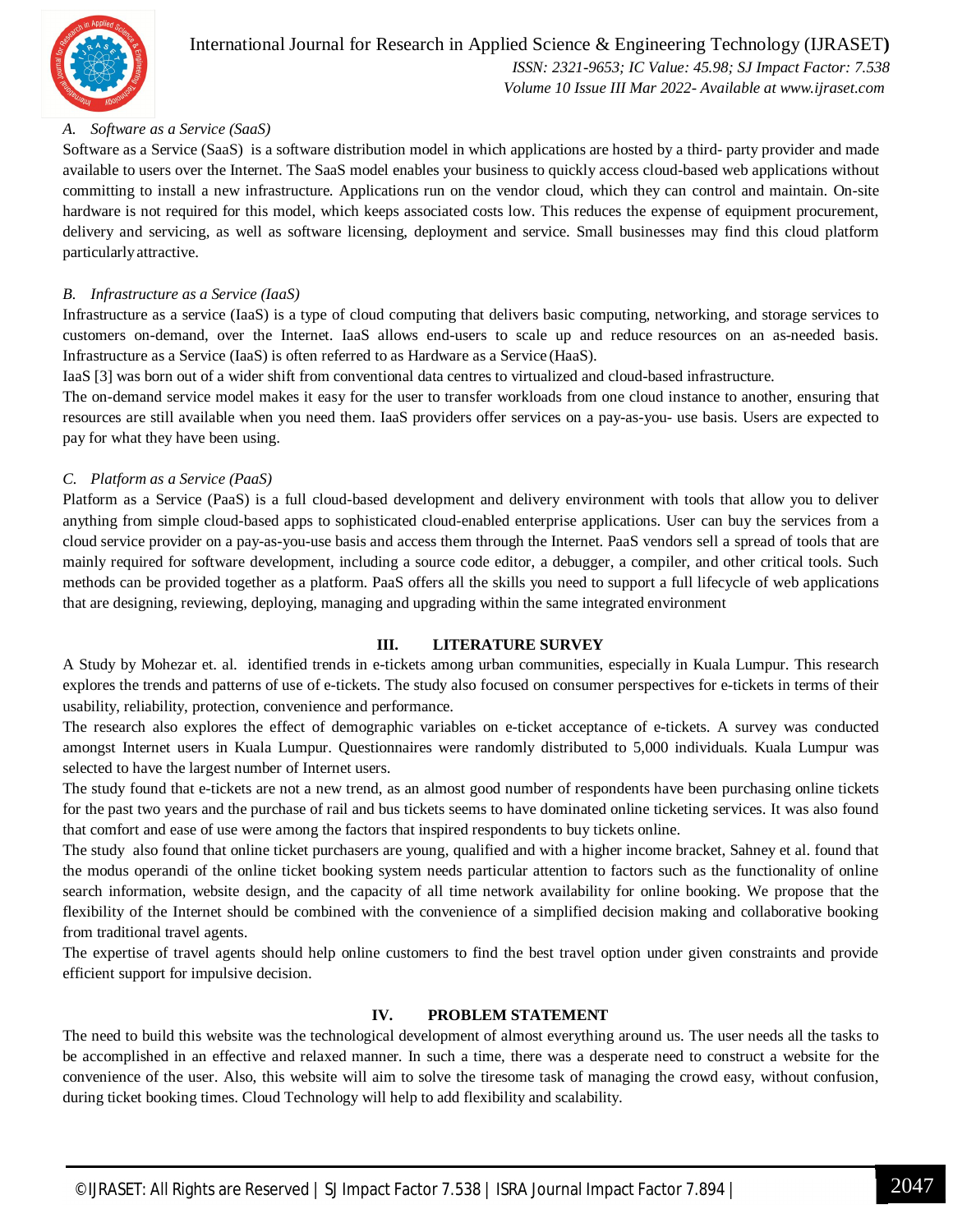International Journal for Research in Applied Science & Engineering Technology (IJRASET**)**



 *ISSN: 2321-9653; IC Value: 45.98; SJ Impact Factor: 7.538 Volume 10 Issue III Mar 2022- Available at www.ijraset.com*

#### **V. PROJECT MODULES**

- *1) Registration:* This module is meant to record user details on the website database. It collects general information about the user such as name, mobile number, email address, etc. This module also includes a unique Email Id. and Passwordthat would allow the user to sign-in to the website. The information received by the user isrecorded in the 'Register' database. Once the user has given all the information needed for registration, the website redirects the user to the sign-inpage.
- *2) Sign-In and Authentication:* This module facilitates the user to sign-in on to the website. It collects user information, such as email address and password, and compares the information against the entries in the database. If the user entered information that matches the authentication parameters that is email address and password entered during the registration process, the user shall be authenticated and will be redirected to the user homepage. If the user entered information that does not satisfy the requirements for authentication, the user will not be authenticated and cannot access the user homepage.
- *3) Booking and Allocation:* This module is available once the user has signed-in onto the website, our application displays two modes of transport to the user that are the train and the bus. User can select any one mode according to his choice. If the user selects train he is prompted with the form where he has to enter his desired selection for booking process, that form includes source station, final destination, train class, train type, number of tickets, route. Once the user selects these parameters the script code accepts the entries and checks for matching entries in the server database and accordingly displays the fare amount. after that user can go forward and proceed to checkout. Similar functionality is available for bus booking but form choices are different.
- *4) Transaction:* This module displays a confirmation message that the user has successfully booked the ticket. It also makes an entry in the transaction database and the unique transaction id is allocated to the user in this module. User can print a ticket in the next step.
- *5) Admin:* This module is designed for Ticket-Checker. Firstly, Ticket-Checker must sign-in to use the application. Once he has singed-in, he is provided with the transaction database for both bus and train ticket. The checker can select any one of this option to verify and validate the ticket. In this module the checker is provided with an option to search a particular keyword this will help checker to save time if he has to select any specific entry.



Fig.1. Use Case Diagram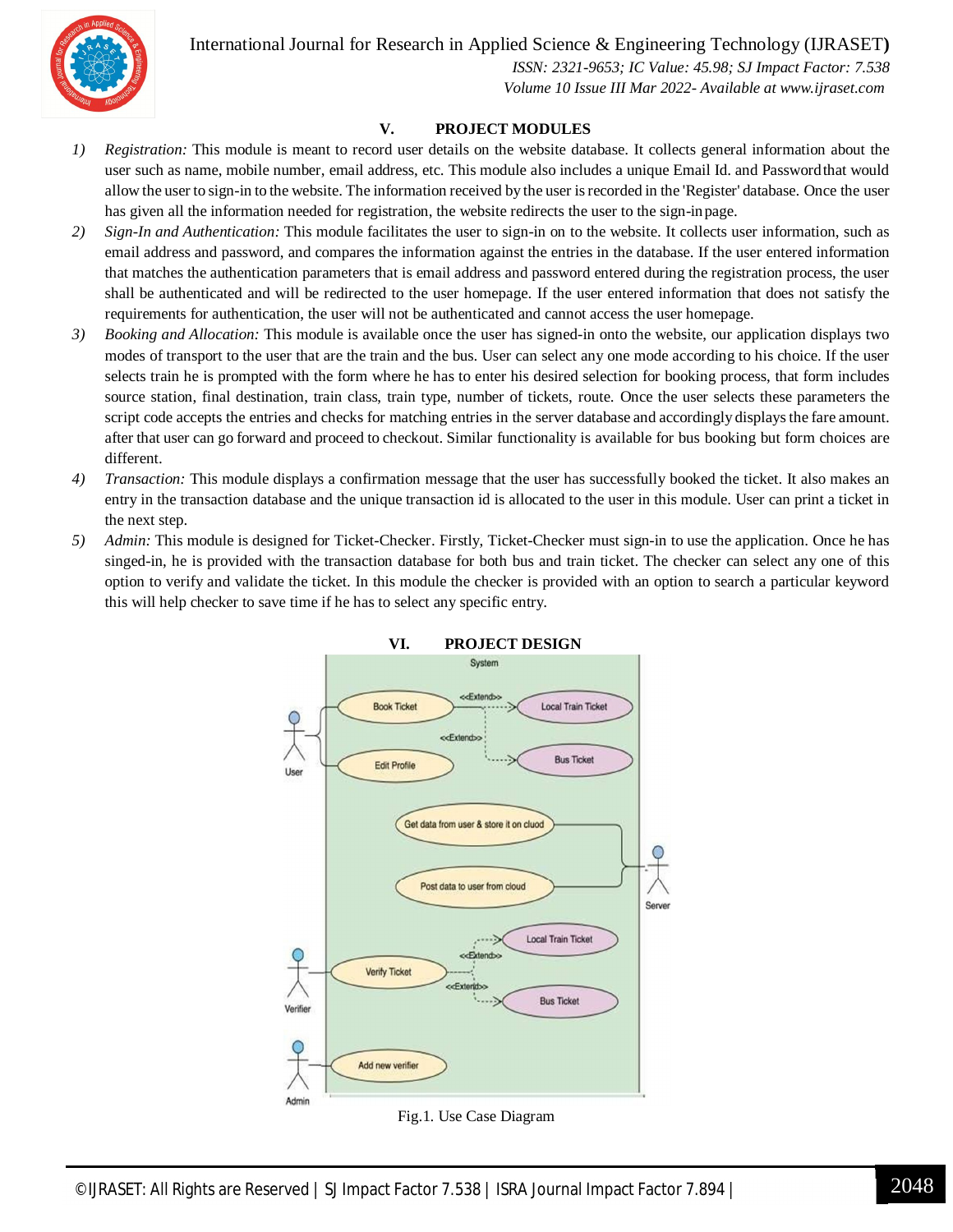

International Journal for Research in Applied Science & Engineering Technology (IJRASET**)**

 *ISSN: 2321-9653; IC Value: 45.98; SJ Impact Factor: 7.538 Volume 10 Issue III Mar 2022- Available at www.ijraset.com*

- *1) User:* Open web-application in the appropriate browser. Enter desired information to book the ticket.
- *2) Admin:* Manipulate and manage the system database by adding new bus stops or train stations, removing stops. Adding new Verifier if required.
- *3) Server:* Takes the desired entries from the user. Calculates the fare by checking in the database. Displays the ticket in a valid format. Post the details of user on cloud with its ticket.
- *4) Verifier:* Open the web application in the appropriate browser Takes booking id or other relevant information of the user and verifies.

#### **VII. CONCLUSION**

There are many issues in existing railways and bus ticket booking system, To deal over this issue, we are working towards a web-based platform. We have identified the loopholes and started our systematic investigation. Our investigation focuses on these major issues and has put forward a desired result for the same. We have introduced an application on how to secure passenger information. With this experimental analysis, there will be an increased usage of public transport systems, as everything can be done independently. There is no need of any dependence on the conductor or ticket collector while entering into the bus or railways for collecting the ticket, all that we need to do is get a digital ticket by using the web application available in the mobile device and verify it by using users Booking Id or other credentials. This would eventually boost the will of the people and people will use the transport very often. We can visualize that M-Ticket system will have an application portfolio with a mix of cloud-based services delivered across a combination of private, hybrid, and public cloud-based infrastructure deployment models. Thus, using cloud computing technology in train and bus system is the most efficient, costsaving, time-saving and serializable technique for waiting ticket holders.

#### **REFERENCES**

- [1] Grance T., and Mell P., NIST definition of cloud computing, National Institute of Standards and Technology, January 2011.
- [2] Subashini S., and Kavitha V., A survey on security issues in service delivery models
- [3] of cloud computing. Journal of Network and Computer Applications, July 2010.
- [4] https://searchcloudcomputing.techtarget.com/definition/Software-as-a-Service.
- [5] https://www.bluepiit.com/blog/different-types-of-cloud-computing-service-models/
- [6] https://www.esds.co.in/blog/cloud-computing-types-cloud/#sthash.oP96URFO.dpbs
- [7] https://www.tandfonline.com/doi/abs/10.1080/09718923
- [8] https://www.irctc.co.in/nget/train-search
- [9] https://aws.amazon.com/
- [10] https://aws.amazon.com/ec2/instance-types/
- [11] https://aws.amazon.com/sns/?whats-new-cards.sort-by=item.additionalFields.postDateTime&whats-new- cards.sort-order=desc
- [12] https://aws.amazon.com/ses/